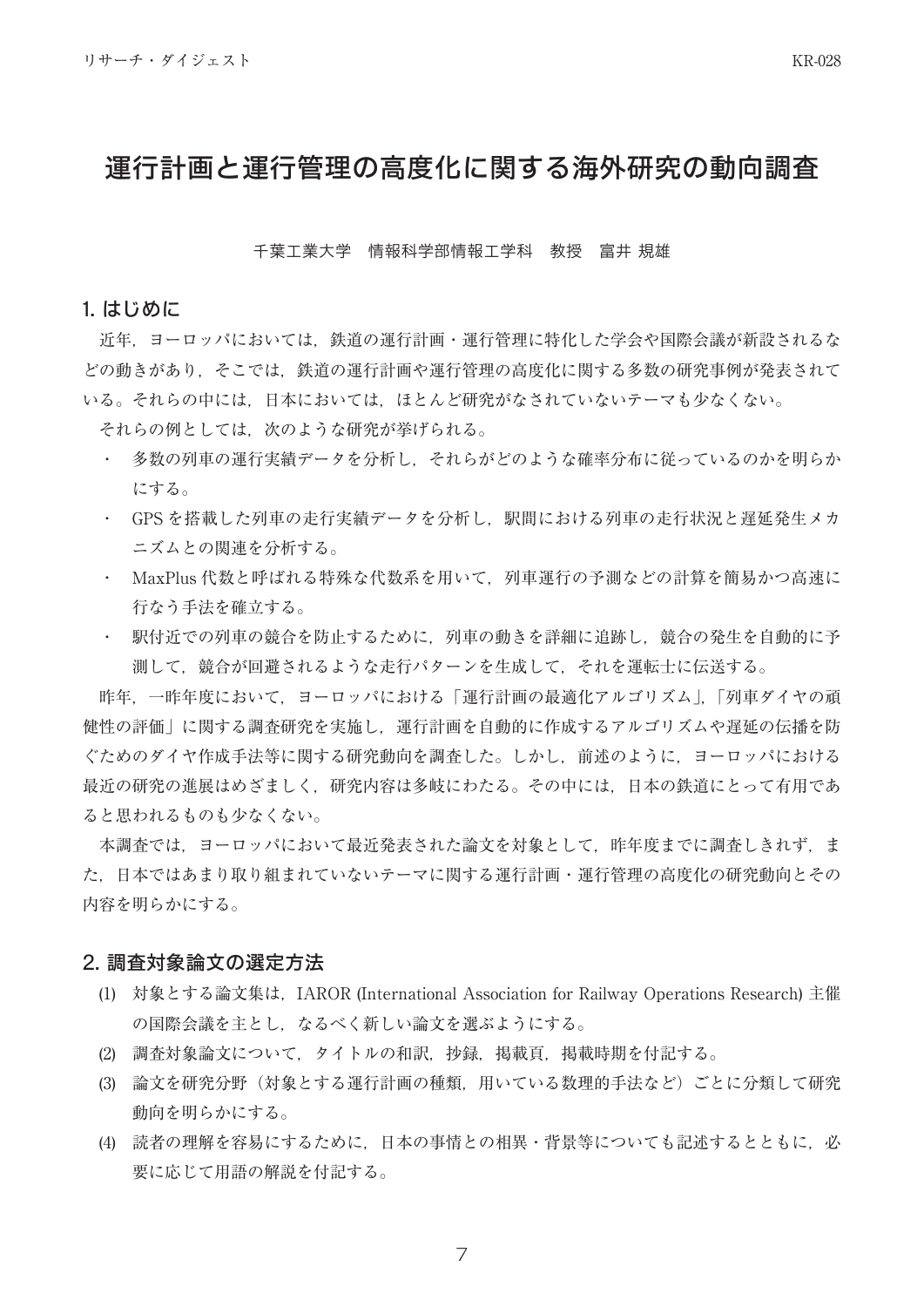## 3. 調査結果のまとめ (研究の動向)

- の車ダイヤに対する評価方法に関する研究が現れてきている。これまでは、ほとんど見られなかっ た研究テーマである。なかでも、列車ダイヤの attractiveness といった定性的な評価方法を取り 扱おうとするアプローチがある (本論文は、Third International Seminar on Railway Operations Modeling and Analysis: RailZurich 2009 において優秀論文の1つに選ばれている)。
- 「最適化」に関しては、これまでは、「ある指標(遅延等)を最小とするための数理計画手法」とい う理論的な興味にもとづくアプローチが主であったが、最近になって、利用者(鉄道事業者)の意 思(global service intention) をもとにしたり、郊外部と都心部をわけて運行管理アルゴリズムを 考案するなど、より実用的な視点からの研究が出現してきている。
- 列車間の競合の防止に関しては、従来通り、多数の研究事例がある。しかし、最近では、地上から の制御だけではなく、運転士に何らかの指示を送って列車側に競合を避けるような動きをさせよう 。とする研究事例がある
- ゲーム理論やオークション等の新しいアプローチを運行管理等のアルゴリズムに適用しようとする V 動きが見られる。

## 4. 調査対象論文一覧

各論文の概要については、報告書の本編に記す。

- Ⅰ 列車ダイヤ等の評価方法に関する新しいアプローチに関する論文
- 1. Quantitative Methods to Evaluate Timetable Attractiveness, Bernd Schittenhelm and Alex Landex, Technical University of Denmark, *Third International Seminar on Railway Operations Modeling and Analysis: RailZurich 2009.*
- 2. Examination of Operation Quality for High-frequent Railway Operation, Alex Landex, Anders H. Kaas, Technical University of Denmark, Department of Transport, *Third International Seminar on Railway Operations Modeling and Analysis: RailZurich 2009.*
- 運行管理や列車間の競合の回避について述べた論文 Ⅱ
	- 3. RCS Rail Control System Realtime Train Run Simulation and Conflict Detection on a Net wide Scale based on updated Train Positions. Dr. phil.-pat. Urs Dolder I. Dr.-Ing. Matthias Krista. *Marcus Voelcker, Swiss Federal Railways, Third International Seminar on Railway Operations Modeling and Analysis: RailZurich 2009.*
	- 4. Conflict-free train scheduling in a compensation zone exploiting the speed profile, Gabrio Caimi, Martin Fuchsberger, Dan Burkolter, Thomas Herrmann, Raimond Wüst, Samuel Roos, Institute for Operations Research, ETH Zurich, Switzerland, *Third International Seminar on Railway Operations Modeling and Analysis: RailZurich 2009.*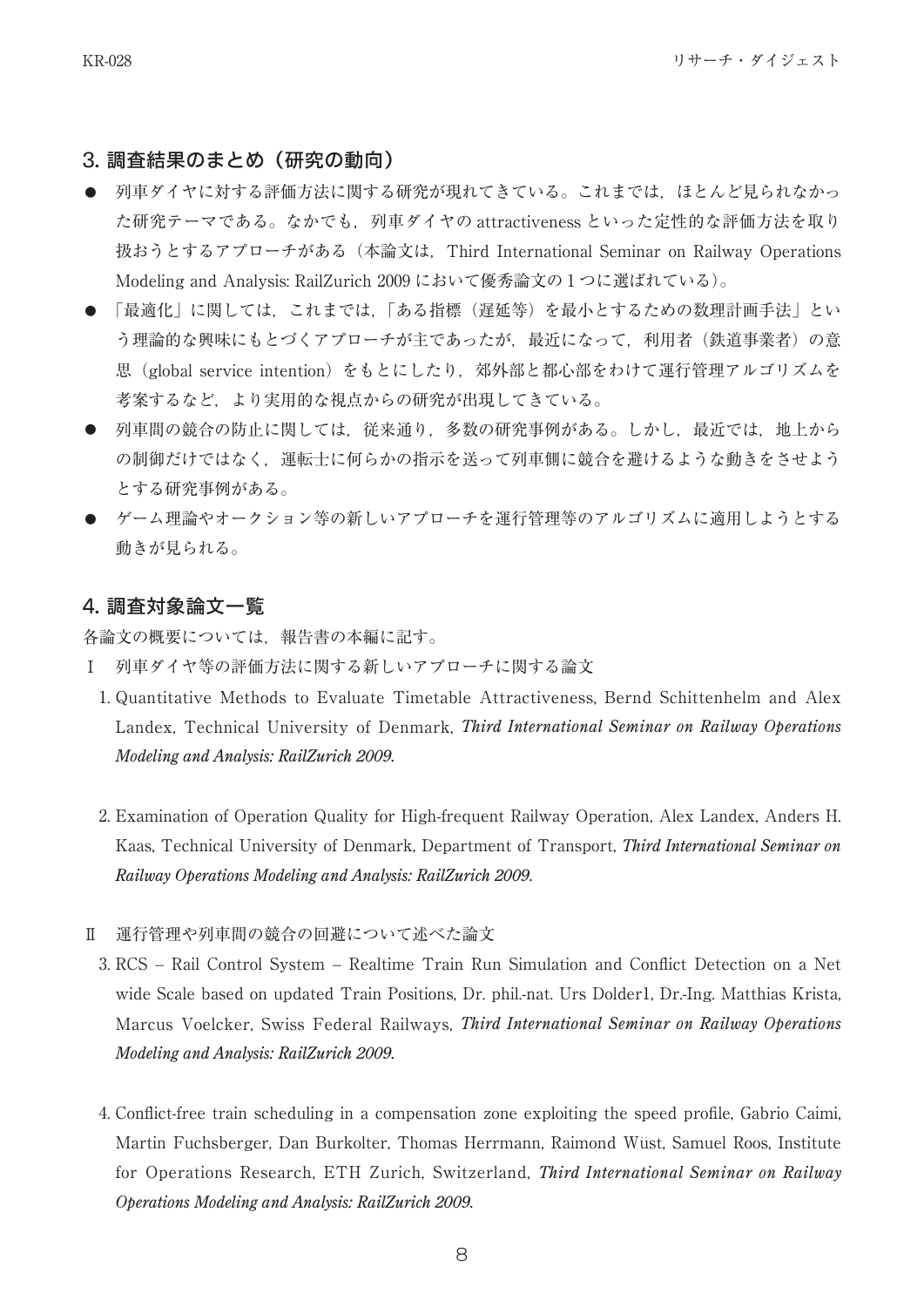- Ⅲ ダイヤ作成アルゴリズムについて述べた論文
	- 5. The Periodic Service Intention as a Conceptual Frame for Generating Timetables with Partial Periodicity, Gabrio Caimi, Marco Laumanns, Kaspar Schüpbach, Stefan Wörner, Martin Fuchsberger, Institute for Operations Research, ETH Zurich, Switzerland, *Third International Seminar on Railway Operations Modeling and Analysis: RailZurich 2009.*
- N ゲーム理論やオークション, マルチエージェントなどの新しいアプローチによる論文
	- 6. Collaborative Rescheduling in a Distributed Railway Control System, Y. H. Chou. P. F. Weston and C. Roberts, University of Birmingham, *Third International Seminar on Railway Operations Modeling and Analysis: RailZurich 2009.*
	- 7. Auction-based allocation of railway network capacity, Andreas Tanner, *Third International Seminar on Railway Operations Modeling and Analysis: RailZurich 2009.*
	- 8. Assuring Convergence to Nash Equilibria for the Train Timetabling Problem, Sebastian G. Klabes, RWTH Aachen University, *Third International Seminar on Railway Operations Modeling and Analysis: RailZurich 2009.*
	- 9. Controlling the Normal, not the Exception: Ashby's Law of Requisite Variety in Traffic Management, Jaap van den Top, Felix Laube, Jelle van Luipen, Delft University of Technology, *2009. RailZurich :Analysis and Modeling Operations Railway on Seminar International Third*
	- scheduling problems, Laurent Gély, Damien Feillée, Gilles Dessagne, SNCF Innovation and 10. A cooperative framework between optimization and simulation to address on-line re-**Research Department. Third International Seminar on Railway Operations Modeling and Analysis:** *2009. RailZurich*
- V 列車運行実績データの解析に関する論文
- 11. Identifying dependencies among delays, Carla Conte Anita Schöbel, Georg-August-Universität Göttingen, Institut für Numerische und Angewandte Mathematik, Second International Seminar on Railway Operations Modeling and Analysis: RailHanover 2007.
- 12. Efficient modelling of delay distribution functions, Thorsten Büker, Ekkehard Wendler, RWTH Aachen University, *Third International Seminar on Railway Operations Modeling and Analysis: 2009. RailZurich*